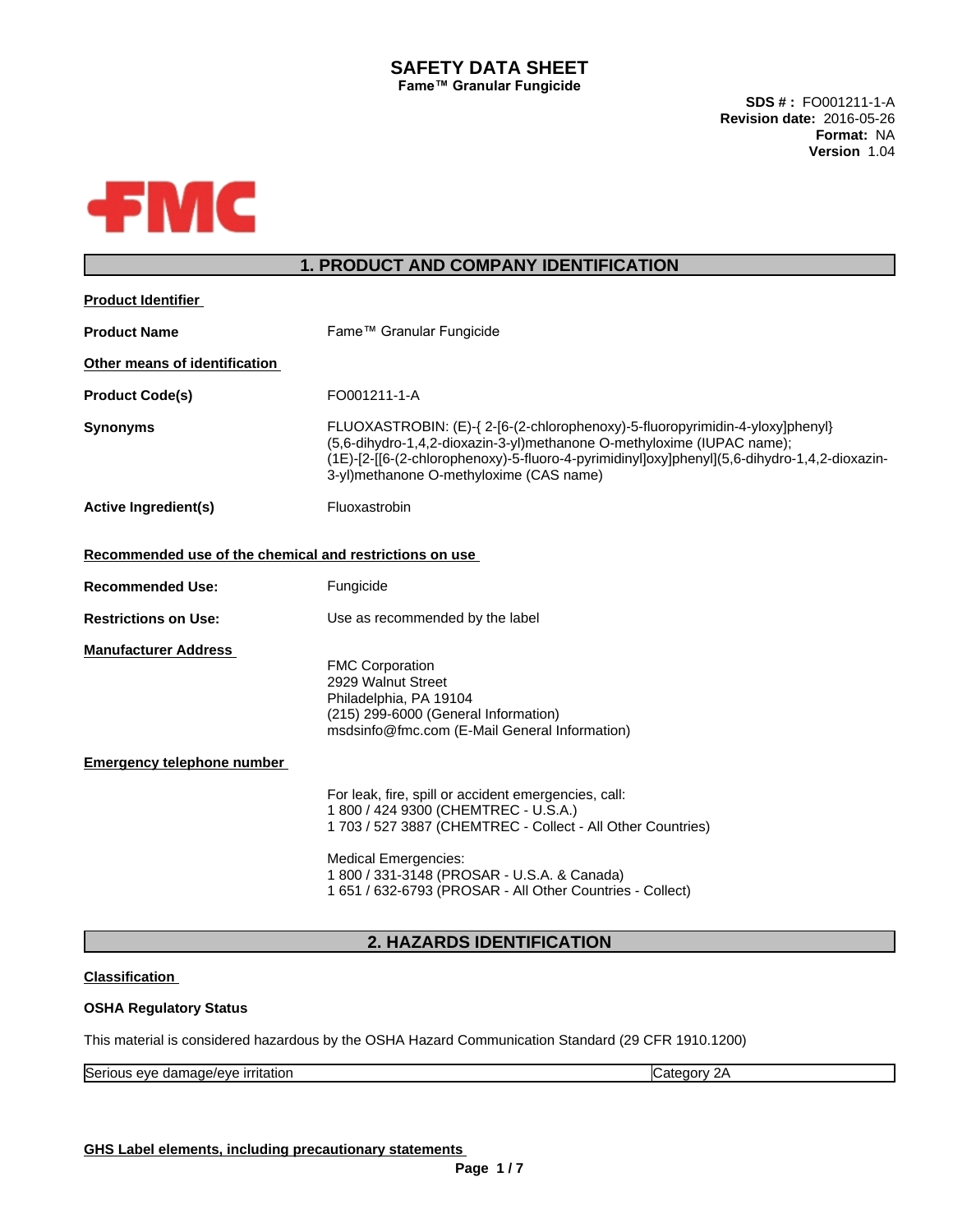### **EMERGENCY OVERVIEW**

## **Warning**

**Hazard Statements** H319 - Causes serious eye irritation



## **Precautionary Statements - Prevention**

P264 - Wash face, hands and any exposed skin thoroughly after handling P280 - Wear eye protection/ face protection P305 + P351 + P338 - IF IN EYES: Rinse cautiously with water forseveral minutes. Remove contact lenses, if present and easy to do. Continue rinsing P337 + P313 - If eye irritation persists: Get medical advice/ attention

### **Hazards not otherwise classified (HNOC)**

No hazards not otherwise classified were identified.

### **Other Information**

Toxic to aquatic life with long lasting effects.

# **3. COMPOSITION/INFORMATION ON INGREDIENTS**

| $\sim$ $\sim$ $\sim$ $\sim$<br>name<br>micai:<br>-- | -                                     | $M$ ainht % |
|-----------------------------------------------------|---------------------------------------|-------------|
| oxastrobin                                          | $\sim$<br>$\sim$<br>-26<br>ູນບ<br>- 1 | . .<br>◡.←  |

Synonyms are provided in Section 1.

## **4. FIRST AID MEASURES**

| <b>Eye Contact</b>                                             | Hold eyes open and rinse slowly and gently with water for 15 to 20 minutes. Remove                                                                                                                                                                                            |
|----------------------------------------------------------------|-------------------------------------------------------------------------------------------------------------------------------------------------------------------------------------------------------------------------------------------------------------------------------|
|                                                                | contact lenses, if present, after the first 5 minutes, then continue rinsing eye. Call a poison<br>control center or doctor for further treatment advice.                                                                                                                     |
| <b>Skin Contact</b>                                            | Take off contaminated clothing. Rinse skin immediately with plenty of water for 15-20<br>minutes. Call a poison control center or doctor for further treatment advice.                                                                                                        |
| <b>Inhalation</b>                                              | Move to fresh air. If person is not breathing, call 911 (within the U.S. and Canada) or an<br>ambulance, then give artificial respiration, preferably mouth-to-mouth if possible. Call a<br>poison control center or doctor for further treatment advice.                     |
| Ingestion                                                      | Call a poison control center or doctor immediately for treatment advice. Have person sip a<br>glass of water if able to swallow. Do not induce vomiting unless told to do so by a poison<br>control center or doctor. Do not give anything by mouth to an unconscious person. |
| Most important symptoms and<br>effects, both acute and delayed | Central nervous system effects.                                                                                                                                                                                                                                               |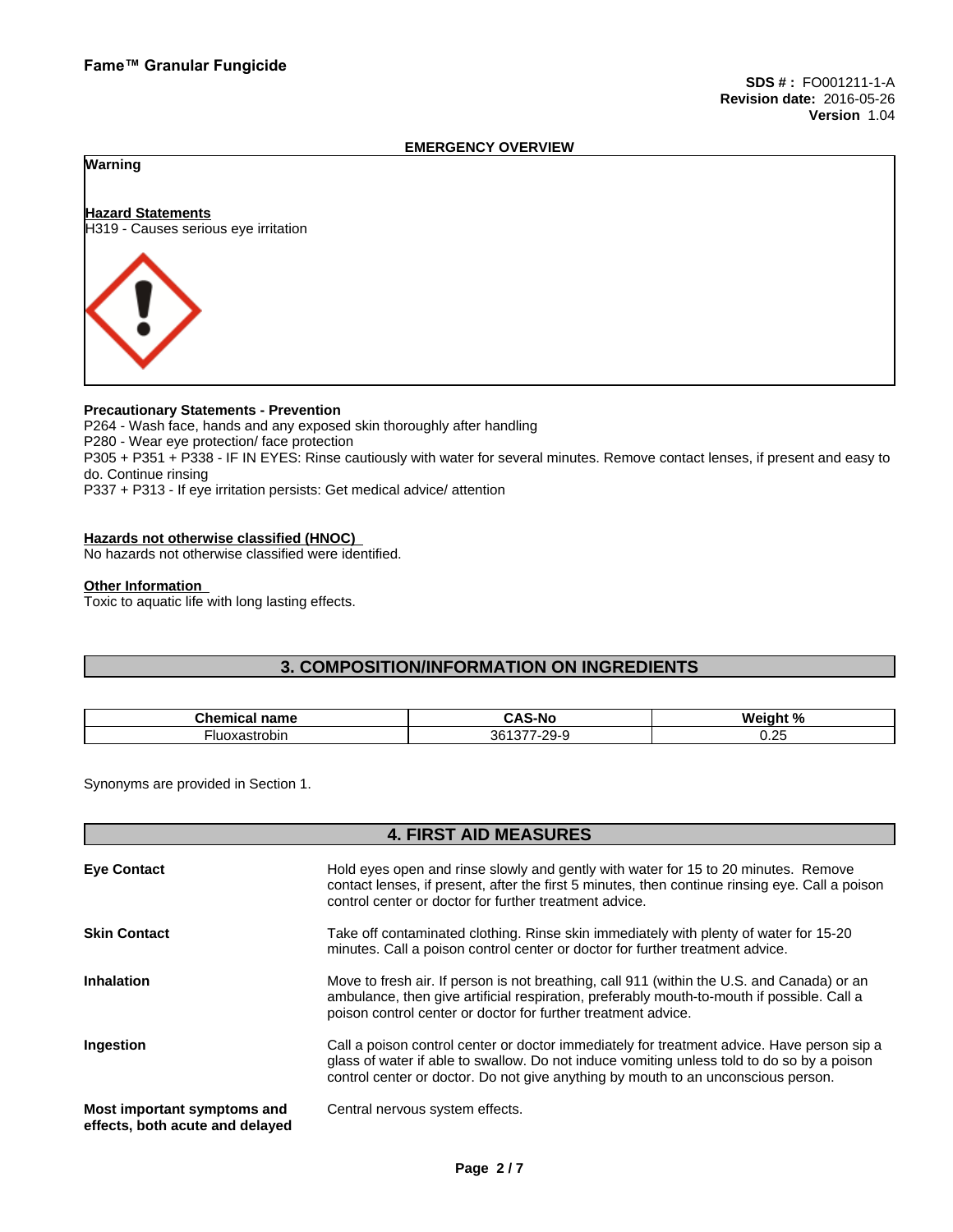## **SDS # :** FO001211-1-A **Revision date:** 2016-05-26 **Version** 1.04

**Indication of immediate medical attention and special treatment needed, if necessary** Treat symptomatically. No specific antidote. Treatment of exposure should be directed at the control of symptoms and the clinical condition of the patient. Treatment is symptomatic and supportive. **5. FIRE-FIGHTING MEASURES Suitable Extinguishing Media** Water spray, Foam, Dry powder, Carbon dioxide (CO2), Sand. **Specific Hazards Arising from the Chemical** Not flammable **Hazardous Combustion Products** In the event of a fire, the formation of hydrogen cyanide, carbon monoxide and nitrogen oxides must be anticipated. **Explosion data Sensitivity to Mechanical Impact** Not sensitive. **Sensitivity to Static Discharge Not sensitive. Protective equipment and precautions for firefighters** Do not stay in the gas cloud, stay upwind of the source. Water mist may be used to cool closed containers. Prevent runoff from fire control from entering streams, sewers, or drinking water supply. As in any fire, wear self-contained breathing apparatus pressure-demand, MSHA/NIOSH (approved or equivalent) and full protective gear. **6. ACCIDENTAL RELEASE MEASURES Personal Precautions** Isolate and post spill area. Remove all sources of ignition. Wear suitable protective clothing, gloves and eye/face protection. For personal protection see section 8. **Other Example 20 For further clean-up instructions, call FMC Emergency Hotline number listed in Section 1** "Product and Company Identification" above. **Environmental Precautions** See Section 12 for additional Ecological Information. **Methods for Containment** Dike to prevent runoff. Absorb with earth, sand or other non-combustible material and transfer to containers for later disposal. **Methods for cleaning up** Clean and neutralize spill area, tools and equipment by washing with bleach water and soap. Absorb rinsate and add to the collected waste. Waste must be classified and labeled prior to recycling or disposal. Dispose of waste as indicated in Section 13.**7. HANDLING AND STORAGE** Handling **Handle in accordance with good industrial hygiene and safety practice. Do not contaminate** other pesticides, fertilizers, water, food, or feed by storage or disposal. **Storage** Keep away from open flames, hot surfaces and sources of ignition. Keep in a dry, cool and well-ventilated place. Keep out of reach of children and animals. Keep/store only in original container. **Incompatible products** No information available **8. EXPOSURE CONTROLS/PERSONAL PROTECTION**

### **Control parameters**

This product, as supplied, does not contain any hazardous materials with occupational exposure limits established by the region specific regulatory bodies.

### **Appropriate engineering controls**

**Engineering measures** Apply technical measures to comply with the occupational exposure limits. When working in confined spaces (tanks, containers, etc.), ensure that there is a supply of air suitable for breathing and wear the recommended equipment.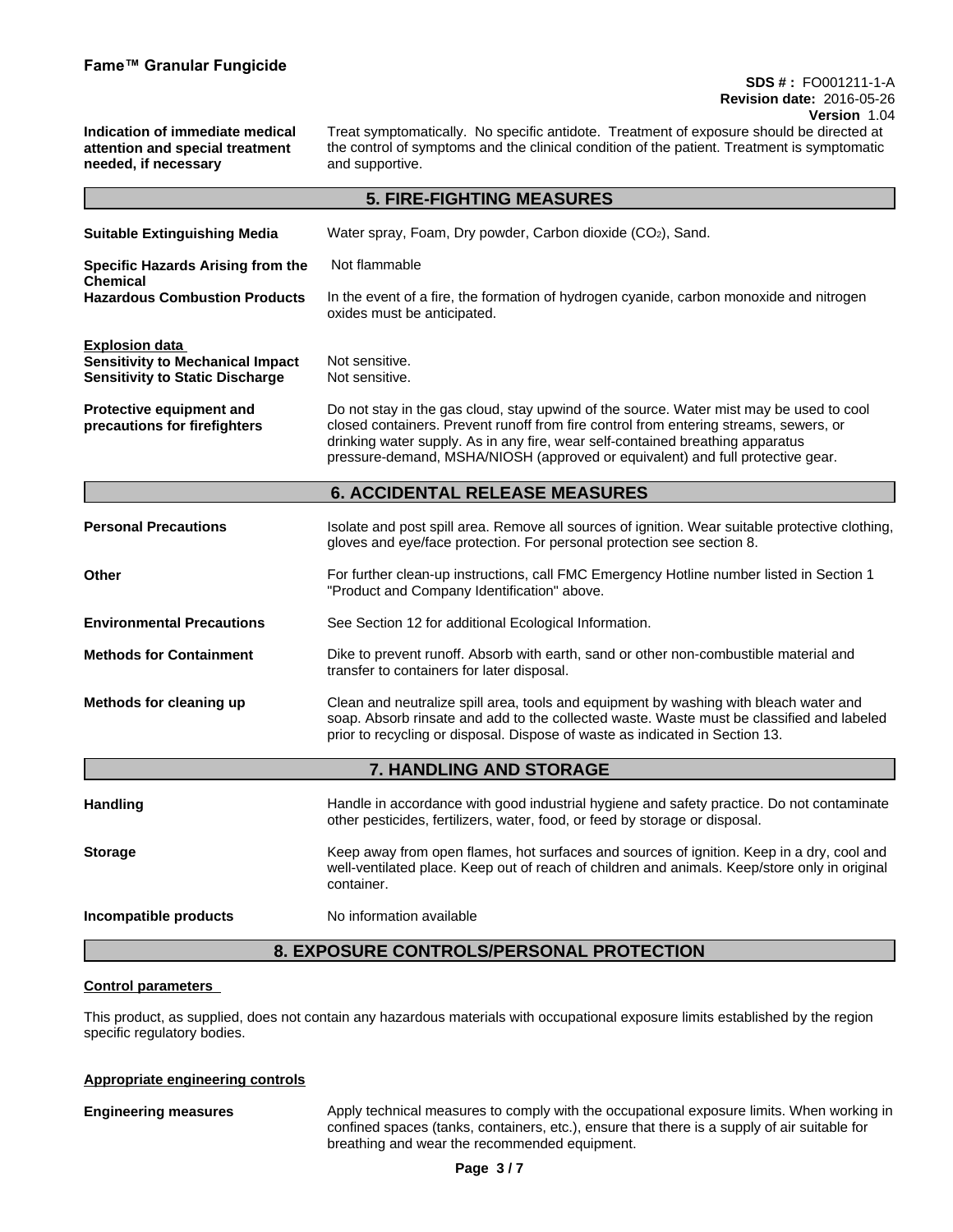### **Individual protection measures, such as personal protective equipment**

| <b>Eye/Face Protection</b>      | For dust, splash, mist or spray exposure, wear chemical protective goggles.                                                                                                                                                                                                                                                |
|---------------------------------|----------------------------------------------------------------------------------------------------------------------------------------------------------------------------------------------------------------------------------------------------------------------------------------------------------------------------|
| <b>Skin and Body Protection</b> | Wear long-sleeved shirt, long pants, socks, and shoes.                                                                                                                                                                                                                                                                     |
| <b>Hand Protection</b>          | Rubber/latex/neoprene or other suitable chemical resistant gloves. Use protective gloves<br>made of chemical materials such as nitrile or neoprene. Wash the outside of gloves with<br>soap and water before reuse. Check regularly for leaks.                                                                             |
| <b>Respiratory Protection</b>   | If exposure limits are exceeded or irritation is experienced, NIOSH/MSHA approved<br>respiratory protection should be worn. Respiratory protection must be provided in<br>accordance with current local regulations.                                                                                                       |
| <b>Hygiene measures</b>         | Clean water should be available for washing in case of eye or skin contamination. Remove<br>and wash contaminated clothing before re-use. Wash skin prior to eating, drinking, chewing<br>gum or using tobacco. Shower or bathe at the end of working. Launder work clothing<br>separately from regular household laundry. |
| <b>General information</b>      | If the product is used in mixtures, it is recommended that you contact the appropriate<br>protective equipment suppliers.                                                                                                                                                                                                  |

# **9. PHYSICAL AND CHEMICAL PROPERTIES**

## **Information on basic physical and chemical properties**

| Appearance<br><b>Physical State</b><br>Color<br>Odor<br>Odor threshold<br>рH<br><b>Melting point/freezing point</b><br><b>Boiling Point/Range</b><br><b>Flash point</b><br><b>Evaporation Rate</b><br>Flammability (solid, gas)<br><b>Flammability Limit in Air</b><br><b>Upper flammability limit:</b><br>Lower flammability limit:<br>Vapor pressure<br><b>Vapor density</b><br><b>Density</b><br><b>Specific gravity</b><br><b>Water solubility</b><br>Solubility in other solvents<br><b>Partition coefficient</b><br><b>Autoignition temperature</b><br><b>Decomposition temperature</b><br><b>Viscosity, kinematic</b><br>Viscosity, dynamic<br><b>Explosive properties</b><br><b>Oxidizing properties</b><br><b>Molecular weight</b> | Gray free flowing Granules<br>Granules<br>Grav<br>Characteristic<br>No information available<br>5.8 (1% solution)<br>Not applicable<br>No information available<br>Not applicable<br>No information available<br>No information available<br>No information available<br>No information available<br>No information available<br>No information available<br>No information available<br>No information available<br>No information available<br>No information available<br>No information available<br>No information available<br>No information available<br>No information available<br>No information available<br>No information available<br>No information available<br>No information available |
|---------------------------------------------------------------------------------------------------------------------------------------------------------------------------------------------------------------------------------------------------------------------------------------------------------------------------------------------------------------------------------------------------------------------------------------------------------------------------------------------------------------------------------------------------------------------------------------------------------------------------------------------------------------------------------------------------------------------------------------------|-----------------------------------------------------------------------------------------------------------------------------------------------------------------------------------------------------------------------------------------------------------------------------------------------------------------------------------------------------------------------------------------------------------------------------------------------------------------------------------------------------------------------------------------------------------------------------------------------------------------------------------------------------------------------------------------------------------|
| <b>Bulk density</b>                                                                                                                                                                                                                                                                                                                                                                                                                                                                                                                                                                                                                                                                                                                         | 47 lb/cu ft @ 25°C                                                                                                                                                                                                                                                                                                                                                                                                                                                                                                                                                                                                                                                                                        |

# **10. STABILITY AND REACTIVITY**

# **Reactivity Not applicable**

**Chemical Stability** Stable under normal conditions. **Possibility of Hazardous Reactions** None under normal processing.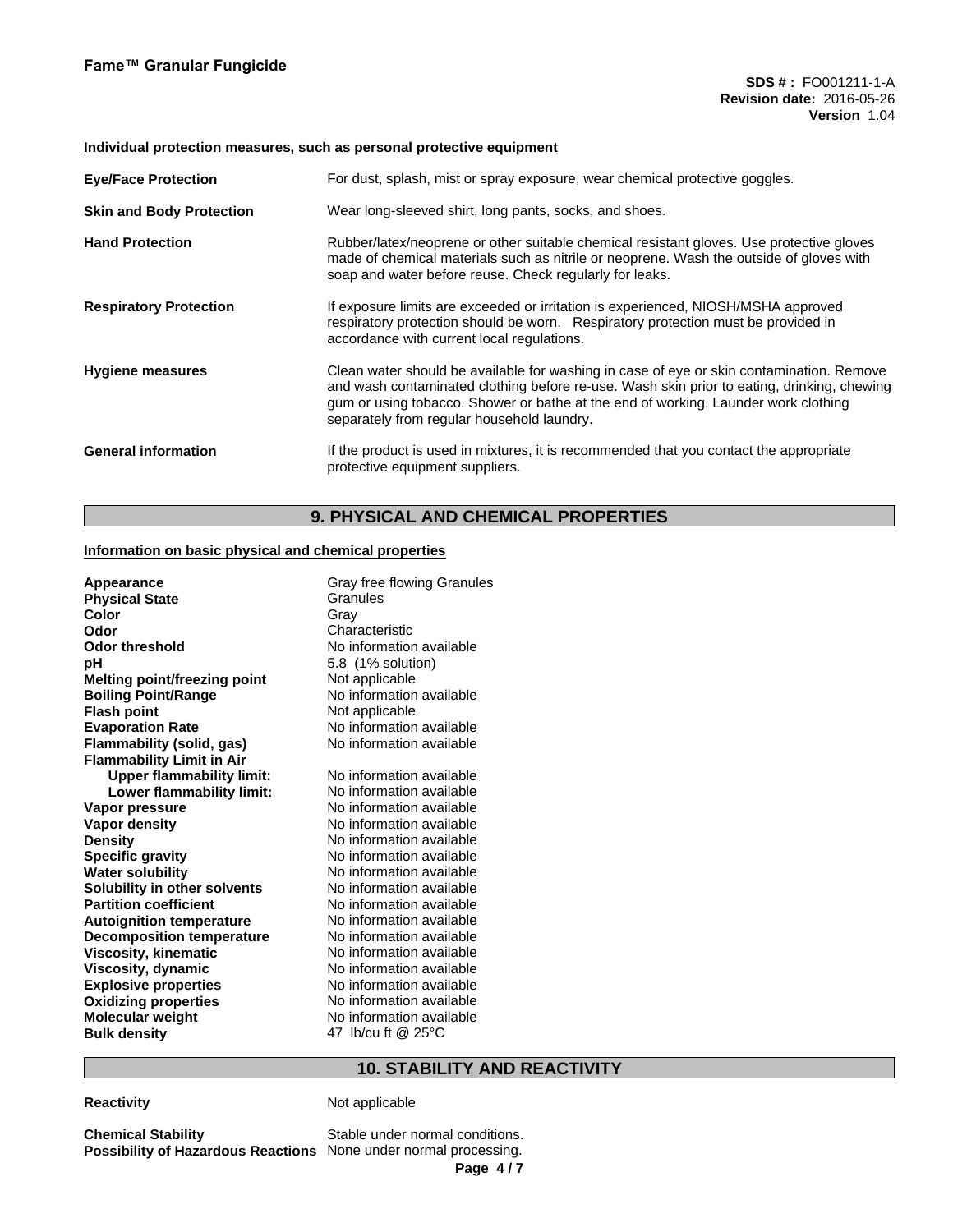**Hazardous polymerization** Hazardous polymerization does not occur.

**Conditions to avoid**<br> **Incompatible materials**<br>
No information available. **Incompatible materials Hazardous Decomposition Products** None known based on information supplied.

# **11. TOXICOLOGICAL INFORMATION**

## **Product Information**

| LD50 Oral                         | $> 5000$ mg/kg (rat)      |
|-----------------------------------|---------------------------|
| <b>LD50 Dermal</b>                | $> 5000$ mg/kg (rat)      |
| <b>LC50 Inhalation</b>            | $> 5.0$ mg/L (rat) (4-hr) |
|                                   |                           |
| Serious eye damage/eye irritation | Moderately irritating.    |
| <b>Skin corrosion/irritation</b>  | Non-irritating.           |
| <b>Sensitization</b>              | Non-sensitizer            |

**Information on toxicological effects**

**Symptoms** Symptoms of overexposure may be headache, dizziness, tiredness, nausea and vomiting.

**Delayed and immediate effects as well as chronic effects from short and long-term exposure**

| <b>Chronic toxicity</b>       | Fluoxastrobin showed reduced body weight and hepatocytomegaly and cytoplasmic                                                                                     |
|-------------------------------|-------------------------------------------------------------------------------------------------------------------------------------------------------------------|
|                               | changes associated with increased serum liver alkaline phosphatase indicative of<br>cholestasis.                                                                  |
| <b>Mutagenicity</b>           | Fluoxastrobin, Not genotoxic in laboratory studies.                                                                                                               |
| Carcinogenicity               | Fluoxastrobin: Not carcinogenic.                                                                                                                                  |
| <b>Neurological effects</b>   | Fluoxastrobin: No neurotoxicity observed in animal studies.                                                                                                       |
| <b>Reproductive toxicity</b>  | Fluoxastrobin: In the reproduction study, there was evidence of decreased body weight in<br>offspring, delayed preputial separation, and incomplete ossification. |
| <b>Developmental toxicity</b> | Fluoxastrobin: Evidence of transient body weight loss and decreased food consumption.                                                                             |
| <b>STOT - single exposure</b> | No information available.                                                                                                                                         |
| STOT - repeated exposure      | May cause damage to organs through prolonged or repeated exposure. See listed target<br>organs below.                                                             |
| <b>Target organ effects</b>   | Central Nervous System (CNS), Liver                                                                                                                               |
| <b>Neurological effects</b>   | Fluoxastrobin: No neurotoxicity observed in animal studies.                                                                                                       |
| <b>Aspiration hazard</b>      | No information available.                                                                                                                                         |
|                               |                                                                                                                                                                   |

# **12. ECOLOGICAL INFORMATION**

# **Ecotoxicity**

| Persistence and degradability | Fluoxastrobin: Persistent in soil.                                                                                                                                                                                         |
|-------------------------------|----------------------------------------------------------------------------------------------------------------------------------------------------------------------------------------------------------------------------|
| <b>Bioaccumulation</b>        | Fluoxastrobin: Material may have some potential to bioaccumulate.                                                                                                                                                          |
| <b>Mobility</b>               | Fluoxastrobin, Low mobility in soil.                                                                                                                                                                                       |
|                               | <b>13. DISPOSAL CONSIDERATIONS</b>                                                                                                                                                                                         |
| Waste disposal methods        | Improper disposal of excess pesticide, spray mixture, or rinsate is prohibited. If these<br>wastes cannot be disposed of by use according to label instructions, contact appropriate<br>disposal authorities for quidance. |

**Contaminated Packaging** Containers must be disposed of in accordance with local regulations. Refer to the product label for container disposal instructions.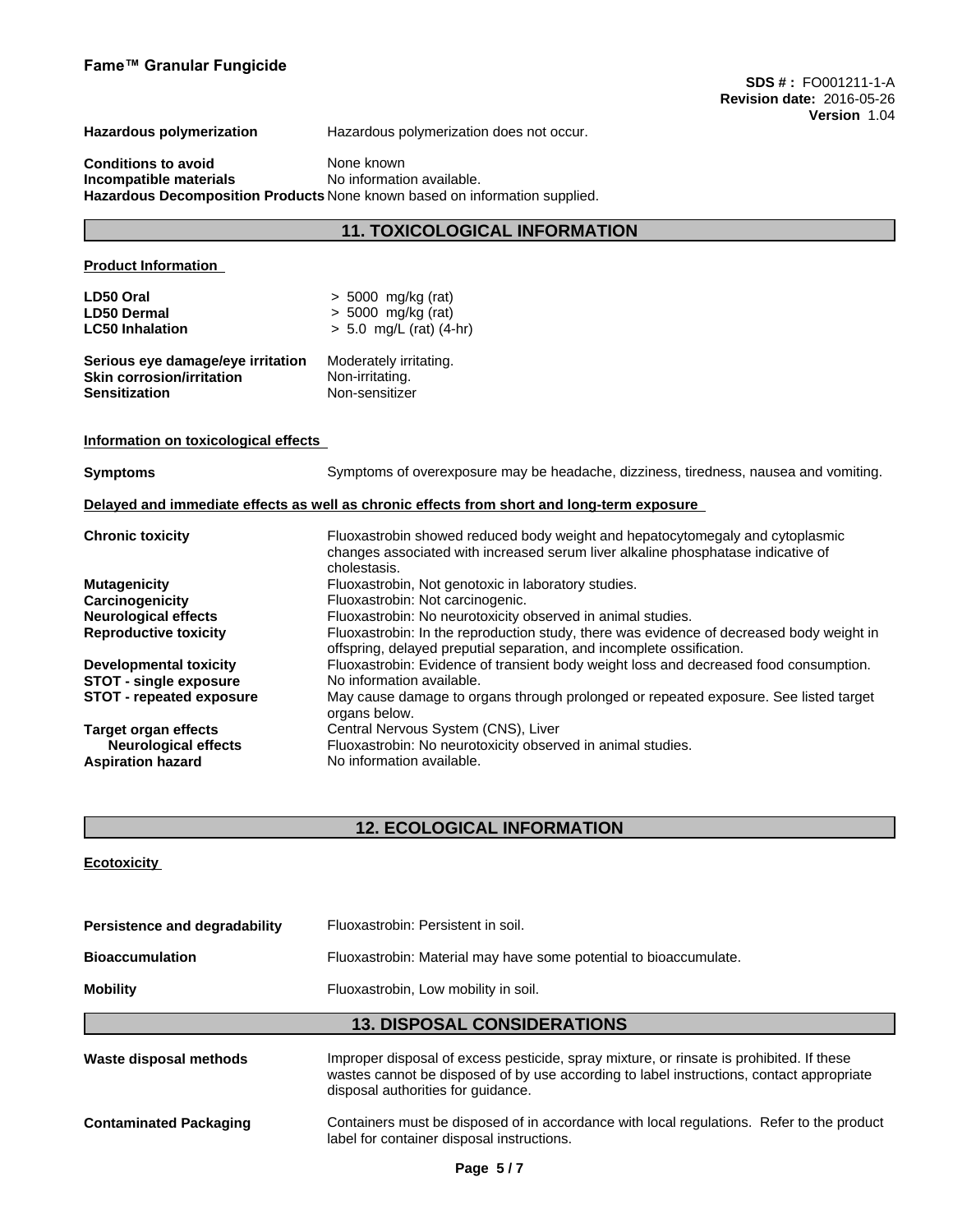# **14. TRANSPORT INFORMATION**

| <b>DOT</b>                                                                                                                                 | NOT REGULATED This material is not a hazardous material as defined by U.S.<br>Department of Transportation at 49 CFR Parts 100 through 185.                                                                                                                                                                                   |
|--------------------------------------------------------------------------------------------------------------------------------------------|-------------------------------------------------------------------------------------------------------------------------------------------------------------------------------------------------------------------------------------------------------------------------------------------------------------------------------|
| <b>TDG</b><br>UN/ID no<br><b>Proper Shipping Name</b><br><b>Hazard class</b><br><b>Packing Group</b><br><b>Description</b>                 | Classification below is only applicable when shipped by vessel and is not applicable when<br>shipped by road or rail only.<br><b>UN3077</b><br>Environmentally hazardous substance, solid, n.o.s.<br>9<br>Ш<br>UN3077, Environmentally hazardous substance, solid, n.o.s. (Fluoxastrobin), 9, III, Marine<br><b>Pollutant</b> |
| <b>ICAO/IATA</b>                                                                                                                           |                                                                                                                                                                                                                                                                                                                               |
| UN/ID no<br><b>Proper Shipping Name</b><br><b>Hazard class</b><br><b>Packing Group</b><br><b>Description</b>                               | UN3077<br>Environmentally hazardous substance, solid, n.o.s.<br>Ш<br>UN3077, Environmentally hazardous substance, solid, n.o.s. (Fluoxastrobin), 9, III, Marine<br><b>Pollutant</b>                                                                                                                                           |
| <b>IMDG/IMO</b><br>UN/ID no<br><b>Proper Shipping Name</b><br><b>Hazard class</b><br><b>Packing Group</b><br>EmS No.<br><b>Description</b> | <b>UN3077</b><br>Environmentally hazardous substance, solid, n.o.s.<br>9<br>Ш<br>$F-A. S-F$<br>UN3077, Environmentally hazardous substance, solid, n.o.s. (Fluoxastrobin), 9, III, Marine<br><b>Pollutant</b>                                                                                                                 |

# **15. REGULATORY INFORMATION**

# **U.S. Federal Regulations**

# **SARA 313**

Section 313 of Title III of the Superfund Amendments and Reauthorization Act of 1986 (SARA). This product does not contain any chemicals which are subject to the reporting requirements of the Act and Title 40 of the Code of Federal Regulations, Part 372

# **SARA 311/312 Hazard Categories**

| Acute health hazard               | Yes |
|-----------------------------------|-----|
| <b>Chronic health hazard</b>      | Yes |
| Fire hazard                       | No  |
| Sudden release of pressure hazard | No. |
| <b>Reactive Hazard</b>            | No  |

### **Clean Water Act**

This product does not contain any substances regulated as pollutants pursuant to the Clean Water Act (40 CFR 122.21 and 40 CFR 122.42).

# **CERCLA**

This material, as supplied, does not contain any substances regulated as hazardous substances under the Comprehensive Environmental Response Compensation and Liability Act (CERCLA) (40 CFR 302) or the Superfund Amendments and Reauthorization Act (SARA) (40 CFR 355). There may be specific reporting requirements at the local, regional, or state level pertaining to releases of this material.